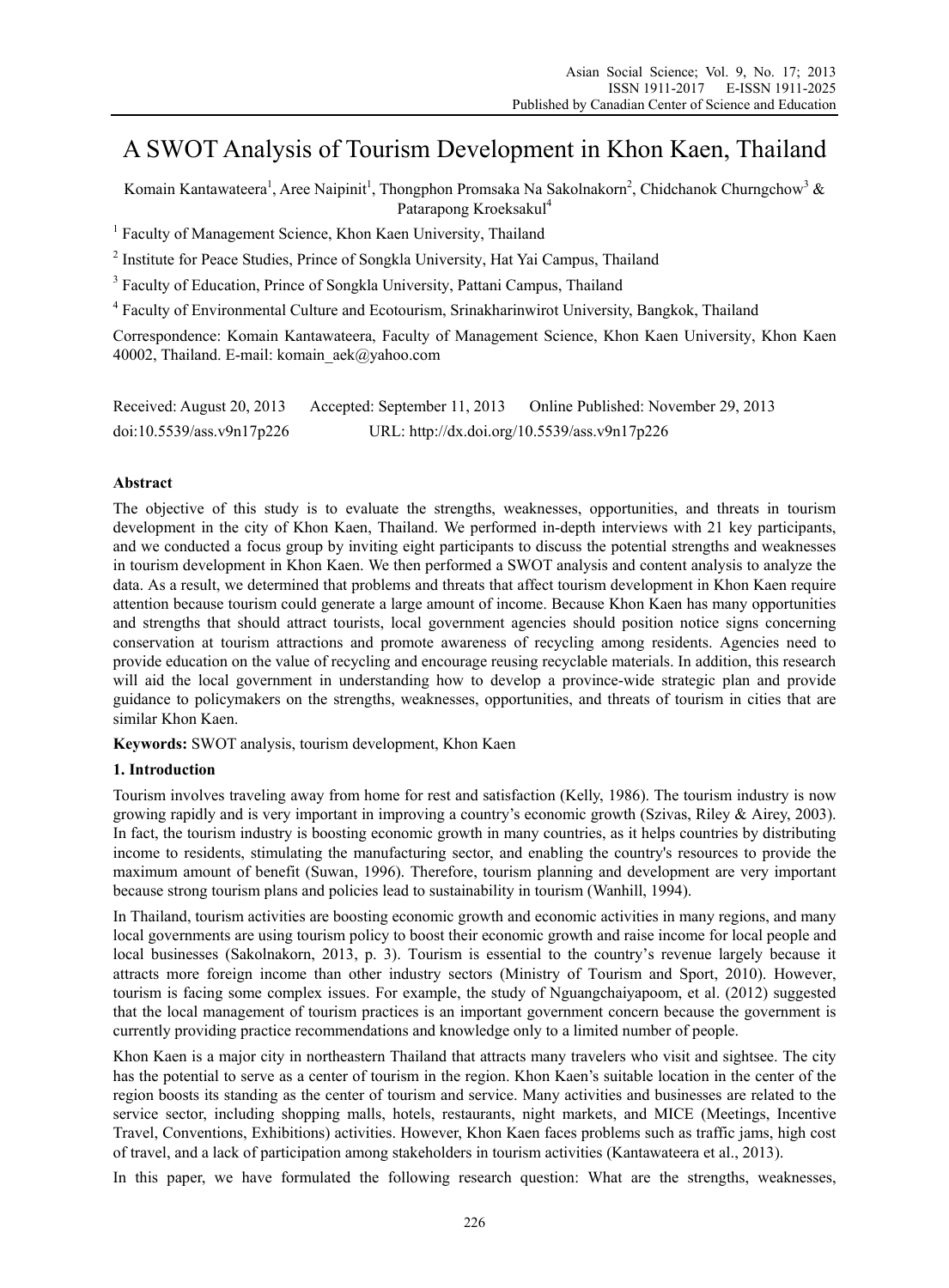opportunities, and threats of tourism development in Khon Kaen? We hope that the results of this paper will provide guidelines for developing tourism in the city and a framework for academicians during the development of future research projects on tourism.

# *1.1 Objective*

The objective of this study is to examine the strengths, weaknesses, opportunities, and threats of tourism development in Khon Kaen.

# *1.2 Literature Review*

The tourism policy of Thailand includes cultural protection and community participation, thereby increasing the sustainability of tourism (Watanasawas, 2011), because the community history is the one factor or draw in the decision of tourists to visit; thus, it is related to community tourism (Tepsing & Sakolnakorn, 2011). Tourism plays an important role in the economic and social development of the country. Fyall, Garrod and Leask (2003) explained that an increase in the number of tourists is linked to the management of tourism facilities, services, and environmental management. Anwar (2006) explained that infrastructures like public transportation, communications systems, and water and electrical systems will provide comfort for visitors in a touristic region. Smith (2003) suggested that the management of tourism is very imporatant in sustaining tourism and the environment.

Tourism in Thailand has many problems, including a lack of communication systems, a dual-standard pricing system for Thai people and foreigners, and poor English language skills (Walsh & Techavimol, 2006). Promsaka Na Sakolnakorn and Naipinit (2011) disclosed seven factors that affect sustainable tourism management in Phuket: 1) degradation of natural resources, 2) traffic jams, 3) tax policies, 4) travel costs, 5) labor issues, 6) waste management, and 7) crime. In addition, Promsaka Na Sakolnakorn et al. (2013) suggested that the policy guidelines for tourism development in Phuket should necessitate that government agencies involved in tourism policy focus on several aspects: 1) the necessities of daily life, 2) security and access, 3) cultural tourism management, 4) conservation of natural resources and the environment, 5) public services, 6) waste management, and 7) the public transportation systems**.** In addition, Page (2003, p. 276) suggested including in public policies immigration policies, tourist visa regulations, and all policies that support tourism activities and increase the number of tourists. The conceptual framework is shown in Figure 2.



Figure 2. Conceptual framework

# **2. Method**

This study was conducted between March and July of 2013. We held in-depth interviews with 21 key participants, including government agencies, business owners, and local people involved in tourism activities. In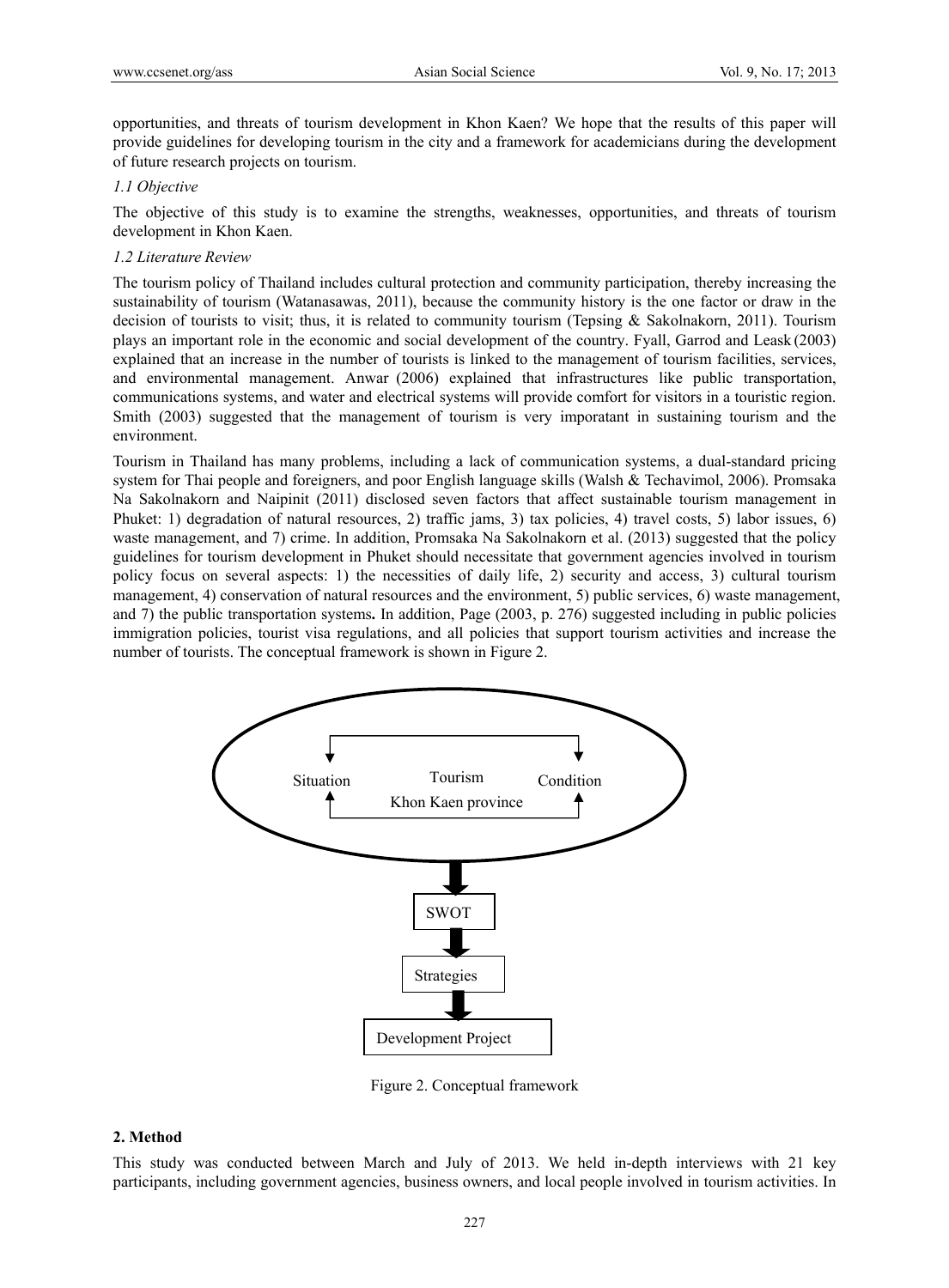addition, we led focus group discussions by inviting eight people, including two government agency employees, three local people, and three tourism business owners, to discuss the strengths, weaknesses, opportunities, and threats of tourism development in Khon Kaen. We also performed a SWOT analysis and a content analysis to analyze the data.

#### *2.1 Location of Study*

Khon Kean province, at latitudes  $15^{\circ} \text{-} 17^{\circ}$  north and longitudes  $101^{\circ} \text{-} 103^{\circ}$  east, is an area characterized by land that is at higher elevations than the central region, with altitudes of about 100-200 meters above sea level. The area consists of rolling topography and covers 10,885.99 square kilometers (1,088,599 hectares). It has a population of 1,766,066 residents and 534,715 households (Khon Kean Government, 2013). Most residents of the province are Buddhist, and they speak the Isaan language. Isaan is the collective name for the dialects of the Lao language, which is spoken in Thailand. It is spoken by approximately 20 million people who live in and/or come from the northeastern region of Thailand (Kroeksakul et al., 2011). The location of the study is shown in Figure 1.



Figure 1. Location of study

# **3. Results**

Many types of tourist activities in Khon Kaen can be strengthened, especially within the city and downtown, including activities in temples and religious places and shopping plazas and night life activities (pubs, restaurants, spas, Thai massage, etc.), all of which are attractions to tourists. Nevertheless, the city has potential to benefit from the MICE (Meeting, Incentives, Conferencing and Exhibition) industry because it is the center of the northeastern region. There are many opportunities in Khon Kaen. Khon Kaen is the central province in the northeastern region and has a super highway from Bangkok to Nong Khai and Lao PDR. In addition, a local government policy in Khon Kaen fosters business development. However, Khon Kaen also faces many problems and threats, such as traffic jams that make tourists and local residents unhappy. In addition, local and state policies conflict in the tourist region, which negatively affects tourism. For instance, the scramble between stakeholders over tourism management causes a lack of efficiency in public relations with regard to tourism activity. The SWOT analysis of tourism development in Khon Kaen that we performed is shown below in Table 1.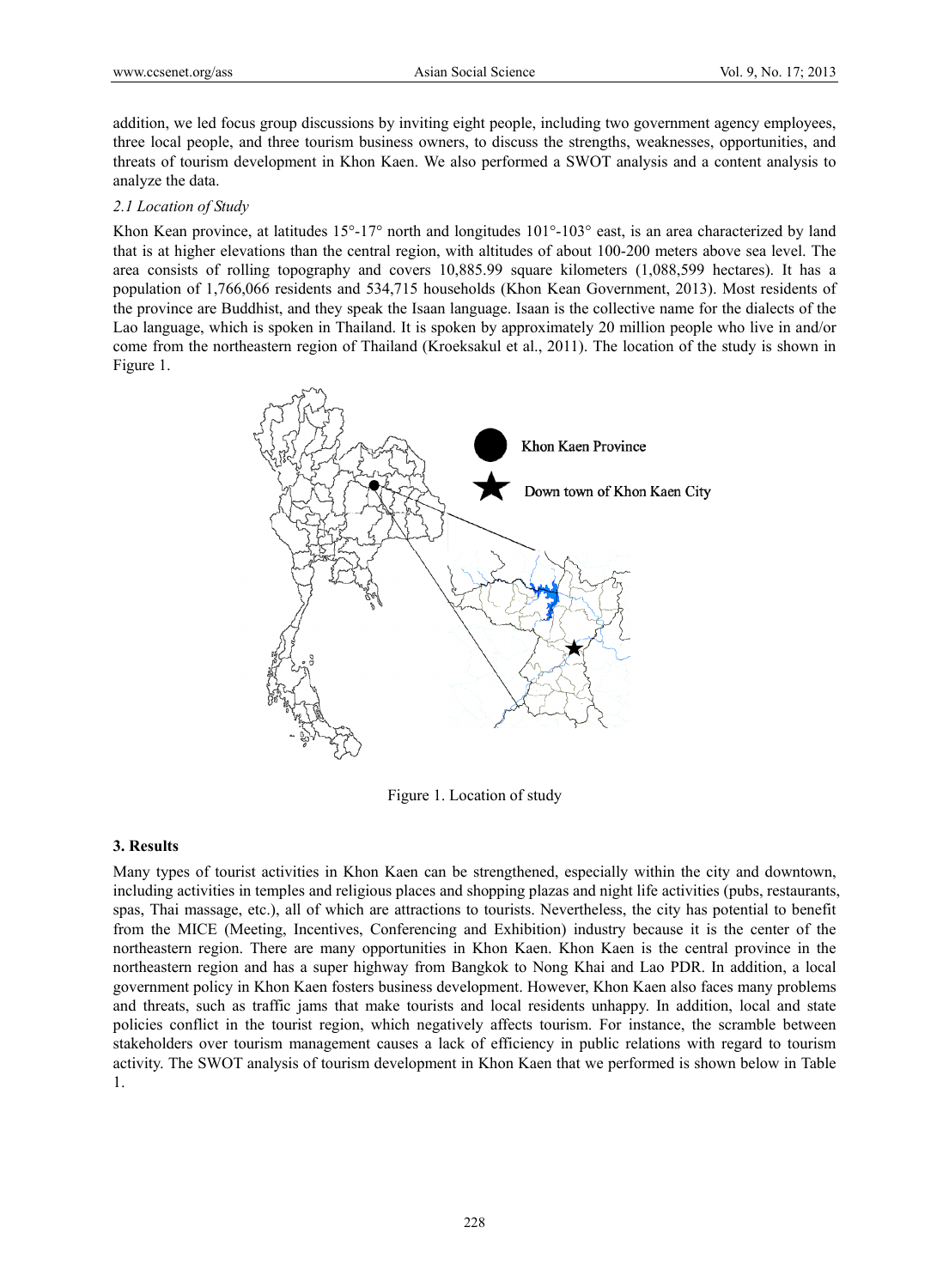Table 1. SWOT analysis of tourism development in Khon Kaen

| <b>Strength</b>                                                                                                  | Weakness                                                                                                  |  |
|------------------------------------------------------------------------------------------------------------------|-----------------------------------------------------------------------------------------------------------|--|
|                                                                                                                  | 1.<br>There are only a few airplane flights per day to                                                    |  |
| Khon Kaen province has many attractive tourist<br>Ι.                                                             | Khon Kaen.                                                                                                |  |
| destinations, including natural, cultural, and religious<br>attractions such as temples.                         | 2.<br>There is no integration between agencies related                                                    |  |
| Night life is attractive to tourists in the downtown<br>2.                                                       | to tourist attractions.<br>3.                                                                             |  |
| area.                                                                                                            | The quality of restrooms is poor, which is<br>important to visitors.                                      |  |
| There is a wide variety of accommodations and<br>3.<br>hotels for a wide range of prices.                        | Funding for tourism comes solely from tourists<br>4.<br>and is not supported by the government.           |  |
| Local people are welcoming and are service-<br>4.                                                                | 5.<br>There is a lack of tourism advertising.                                                             |  |
| minded.<br>5.<br>Public transportation is convenient.                                                            | There is a lack of infrastructure development,<br>6.                                                      |  |
| Khon Kaen is becoming a modern city.<br>6.                                                                       | which does not keep pace with the rapid growth of the<br>population.                                      |  |
| 7.<br>Khon Kaen is a regional center for education,                                                              | 7.<br>Tourist sites are far apart.                                                                        |  |
| economics, and government.                                                                                       | 8.<br>Tourist staff have poor English communication                                                       |  |
| There are many large markets and department<br>8.                                                                | skills.                                                                                                   |  |
| stores.                                                                                                          | 9.<br>There is no short-term or long-term citywide                                                        |  |
| Festivals and traditional events take place every<br>9.<br>month.                                                | development plan for tourism.                                                                             |  |
| 10. The city has a network of tourism companies and                                                              | 10. There is a shortage of activities that attract<br>tourists.                                           |  |
| government organizations.                                                                                        | 11. Tourists are likely to visit on their own and do<br>not need business agencies to guide them.         |  |
|                                                                                                                  | 12. The cost of living for tourists is high compared to<br>few years ago.                                 |  |
| Opportunities                                                                                                    | <b>Threats</b>                                                                                            |  |
| Khon Kaen has many religious attractions.<br>1.                                                                  |                                                                                                           |  |
| Khon Kaen has many accommodations that<br>2.<br>travelers may choose from in different price ranges              | Crime is rising.<br>I.                                                                                    |  |
| (hotels, apartments).                                                                                            | There is no public transportation to tourist sites.<br>2.                                                 |  |
| Accommodations are<br>sufficient<br>3.<br>support<br>to<br>tourists.                                             | There are no activity programs that support<br>3.<br>tourism because of management challenges.            |  |
| Khon Kaen is a city center for the northeastern<br>4.<br>region.                                                 | There is a lack of cooperation between various<br>4.<br>government agencies.                              |  |
| The highway passes through the city and connects<br>5.<br>to Laos and Vietnam.                                   | 5.<br>Traffic is heavy during commute hours and on<br>the weekends.                                       |  |
| Khon Kaen is a distribution center for traders, and<br>6.<br>the government is focusing on developing the Inland | The high cost of living compared to two years<br>6.<br>ago is a threat to local people.                   |  |
| Container Depot (ICD) and multimodal terminal and<br>logistics hub.                                              | Thailand's political issues have affected the<br>7.<br>confidence of travelers because they are afraid of |  |
| Khon Kaen is on track for the development of the<br>7.<br>rapid train from Bangkok past Khon Kaen to Nong        | protesters.                                                                                               |  |
| Khai and Laos (Lao PDR).                                                                                         | The decline in the world economy is affecting<br>8.<br>overseas travel.                                   |  |
| Many foreigners have settled in Khon Kaen and<br>8.<br>in nearby regions, which boosts economic growth.          | There is a lack of collaboration between Khon<br>9.<br>Kaen and other regions or neighboring countries.   |  |
| 9.<br>Khon Kaen has potential for growth in the mining<br>industry (events, activities, conferences).            | 10. There are conflicts between state and local<br>policies.                                              |  |
| 10. Tourists can travel in private vehicles and attend<br>festivals all year.                                    | 11. There is a lack of support for tourism in both the<br>government and the private sectors.             |  |
| 11. There is a network of tourism associations<br>operating within the province.                                 | 12. There is a lack of sales promotions in tourism.                                                       |  |
| Transportation options are good.<br>12.                                                                          | 13. Very hot weather in the region affects tourism.                                                       |  |
| There are many religious attractions.<br>13.                                                                     |                                                                                                           |  |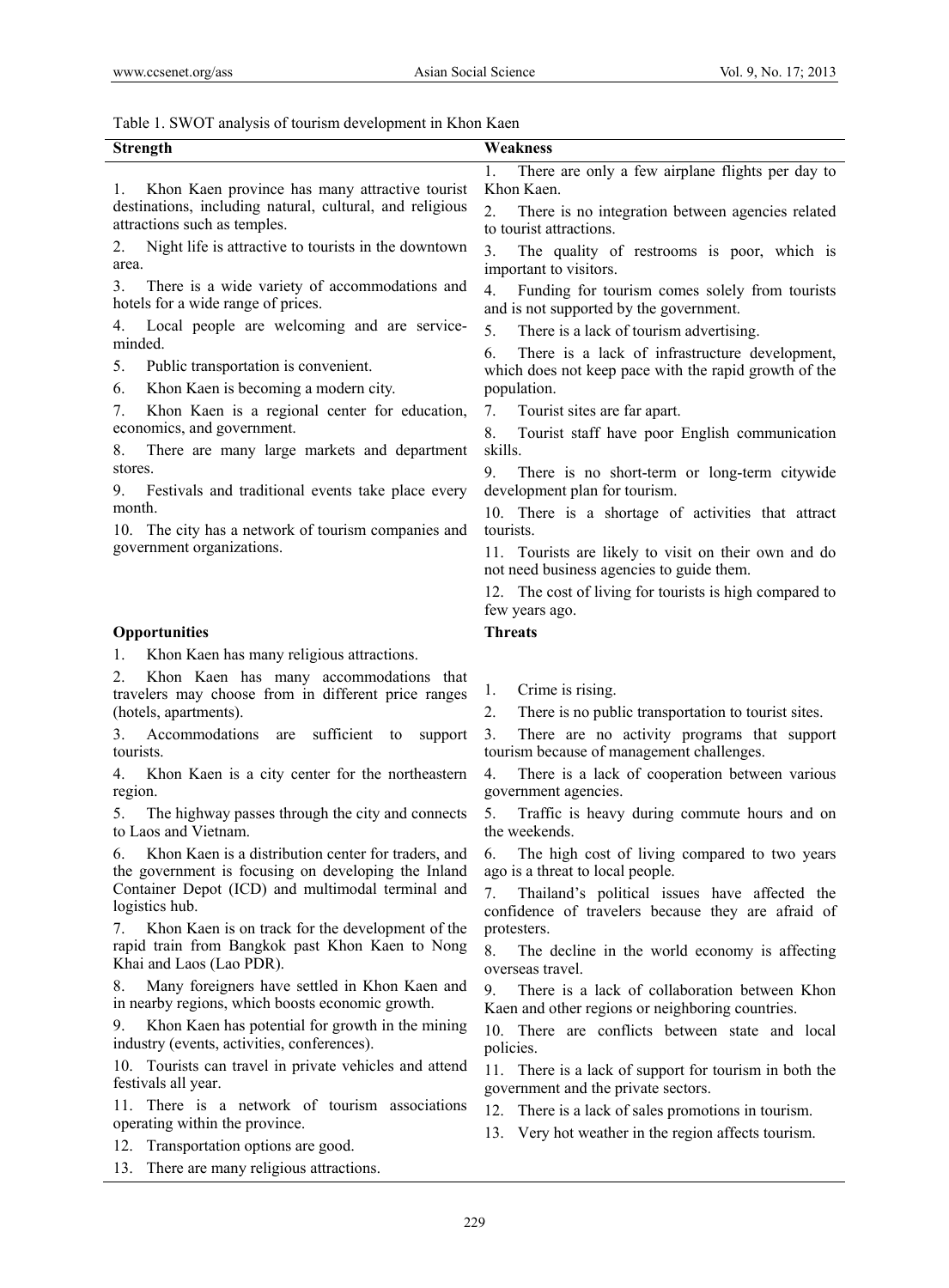#### **4. Conclusion**

The objective of this study has been to examine the strengths, weaknesses, opportunities, and threats of tourism development in Khon Kaen, Thailand. We performed in-depth interviews with 21 key participants, and we led a focus group by inviting eight participants to discuss the strengths, weaknesses, opportunities, and threats of tourism development in Khon Kaen. We identified 10 strengths and 12 weaknesses (10-12=-2). The results have led us to conclude that there is much to improve upon, including the tour routes, program tours that support the timing of tourist visits, and the infrastructure. However, the type of tourism in Khon Kaen is alternative tourism, such as cultural tourism, agro tourism, and ecotourism, so it is related to the livelihoods of the residents of Khon Kaen province. Furthermore, 13 opportunities and 13 threats (13-13=0) creates equilibrium for tourism in Khon Kaen, so government services should be improved and/or additional opportunities should be presented. However, in the research, we found gaps in the SWOT results: 1) Environmental side effects: When we focused on SWOT, interview participants said that a concentration in economics is a core point, but it contributes to a loss in terms of environmental issues, and therefore, it is important to tourism; and 2) The livelihood systems of the people in Khon Kaen province are a strong point, because it is a hybrid culture.

#### **References**

- Anwar, S. (2006). Provision of public infrastructure, foreign investment and welfare in the presence of specialisation-based external economies. *Economic Modelling, 50*(2), 307-322.
- Fyall, A., Garrod, B., & Leask, A. (2003). *Managing visitor attractions, new directions*. Oxford: Butterworth-Heinemann.
- Kantawateera, K., Naipinit, A., Sakolnakorn, T. P. N., & Kroeksakul, P. (2013). *The study of problems and threats of tourism development in Khon Kaen, Thailand*. Paper presented at the proceedings of the Sixth International Colloquium on Tourism and Leisure, Bangkok, Thailand.
- Kelly, W. W. (1986). Rationalization and nostalgia: Cultural dynamics of new middle-class Japan. *American Ethnologist, 13*(4), 603-618. http://dx.doi.org/10.1525/ae.1986.13.4.02a00010
- Khon Kean Government. (2013). *Information on Khon Kean province*. Retrieved from http://www.khonkaen.go.th/
- Kroeksakul, P., Sakolnakorn, T. P. N., & Naipinit, A. (2011). The economic and social effects of farmers growing para rubber in northeast Thailand: A case study of Sapsomboon village, Dun Sad sub-district, Kranoun district, Khon Kaen province. *Journal of Business Case Studies, 7*(1), 113-118.
- Ministry of Tourism and Sport. (2010)*. Current tourism situation in Thailand*. Retrieved from http://www.thaipr.net/nc/readnews.aspx?newsid=80D3D32E49E67EE6A4AA201BE9ABBEE7&query=ou nNwdnFt9KnyrbUtdQ=
- Nguangchaiyapoom, S., Yongvanit, S., & Sripun, M. (2012). Community-based tourism management of Ban Prasat Non Sung district, Nakhon Ratchasima province, Thailand. *Humanities & Social Sciences, 29*(3), 191-207.
- Page, S. J. (2003). *Tourism management: Managing for change*. London: Butterworth-Heinemann.
- Sakolnakorn, T. P. N. (2013). *Public policy guidelines for sustainable development of tourism management in Phuket province*. Songkhla: Faculty of Liberal Arts, Prince of Songkla University.
- Sakolnakorn, T. P. N., & Naipinit, A. (2011). The problem and threat in the management of tourism sustainability in Phuket*. International Journal of Management & Information Systems, 15*(2), 111-116.
- Sakolnakorn, T. P. N., Naipinit, A., & Kroeksakul, P. (2013). Sustainable Tourism Development and Management in the Phuket Province, Thailand. *Asian Social Science, 9*(7), 75-84. http://dx.doi.org/10.5539/ass.v9n7p75
- Smith, M. K. (2003). *Issues in cultural tourism studies*. New York: Routledge. http://dx.doi.org/10.4324/9780203402825
- Suwan, M. (1996).Tourism and impact. *Journal of Geography*, *21*(2), 13-16.
- Szivas, E., Riley, M., & Airey, D. (2003). Labor mobility into tourism: Attraction and satisfaction. *Annals of Tourism Research, 30*(1), 64**-**76. http://dx.doi.org/10.1016/S0160-7383(02)00036-1